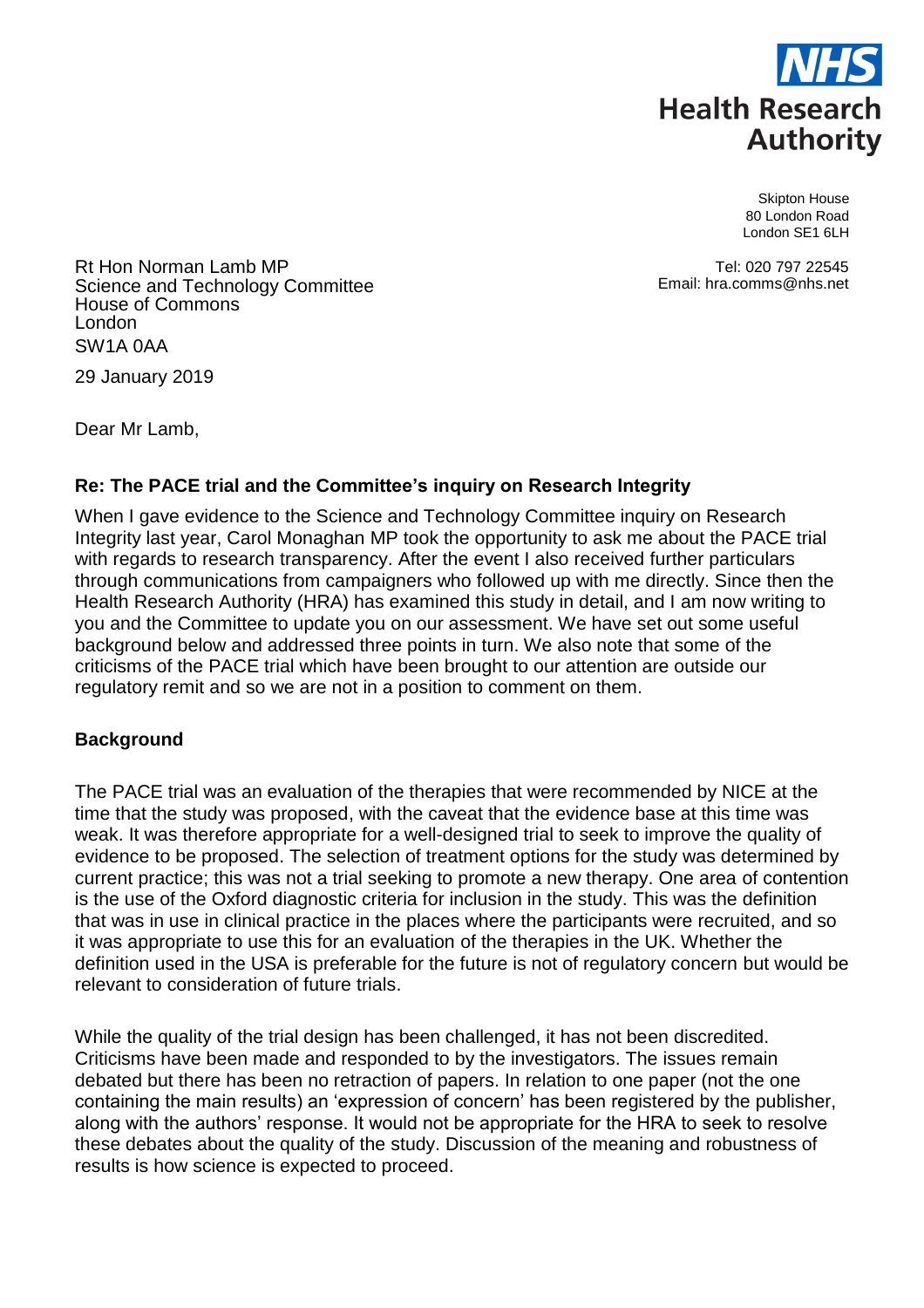Our concern as a regulator is whether the study was properly approved by the Research Ethics Committee (REC). The main funder was the Medical Research Council whose peer review processes would be regarded as robust. It was appropriate for the REC to rely on that scrutiny as assurance of the scientific quality.

The continuing debate about the design of the study is not an indication that it should not have been approved, but if there was a general and consistent view that it was of poor scientific quality then it would give us cause for concern. This is not the case in relation to PACE. A review of the reception of the study shows indications that the science is sound, as well as evidence of concern. The results of the trials were published in high impact journals with peer review processes that would generally be regarded as robust (though not infallible). The robustness of the PACE trial has been considered in a Cochrane review that classified it as high quality. This was also challenged by critics, and the author of the review responded to those criticisms. It would be as inappropriate for the regulator to disregard these indications that the trial was of high quality as to ignore the criticisms that have been expressed. The range of views suggests that the debate needs to be continued, not constricted by regulatory action.

## **Overview**

There were many elements of good practice in the conduct of the PACE trial that were ahead of contemporary regulatory requirements in relation to transparency. In particular,

- The trial was co-designed with a patient group.
- The trial was prospectively registered in ISRCTN on 22 May 2003. Contrary to some claims, this is prior to patient recruitment, which commenced in March 2005.
- The protocol was made publicly available from March 2007, enabling critics to comment via open peer review. The trial investigators responses to those criticisms are in the public domain.
- The statistical analysis plan was made publicly available, enabling comparison of the planned analysis with the published results. This is an important safeguard against risks that only positive results are published as it exposes changes and requires them to be justified. The plan was fixed in 2010, prior to database lock, submitted to the journal Trials in 2012 and published in 2013.
- The researchers have made information available for secondary analysis to those who are prepared to confirm their adherence to conditions in relation confidentiality requirements.

In the light of the concerns that have been raised by the Committee and in the Westminster Hall debate held on 21 June 2018, we have specifically examined three matters that relate to our regulatory remit. These are conflicts of interest, the making of data available for further analysis, and the appropriateness of changes to outcome measures. In this, we have benefited from concerns being raised with us by critics and documentation to which they have pointed us. We have also drawn from publicly available documentation and reviewed the records that we have inherited from our predecessor organisations (although these are not comprehensive).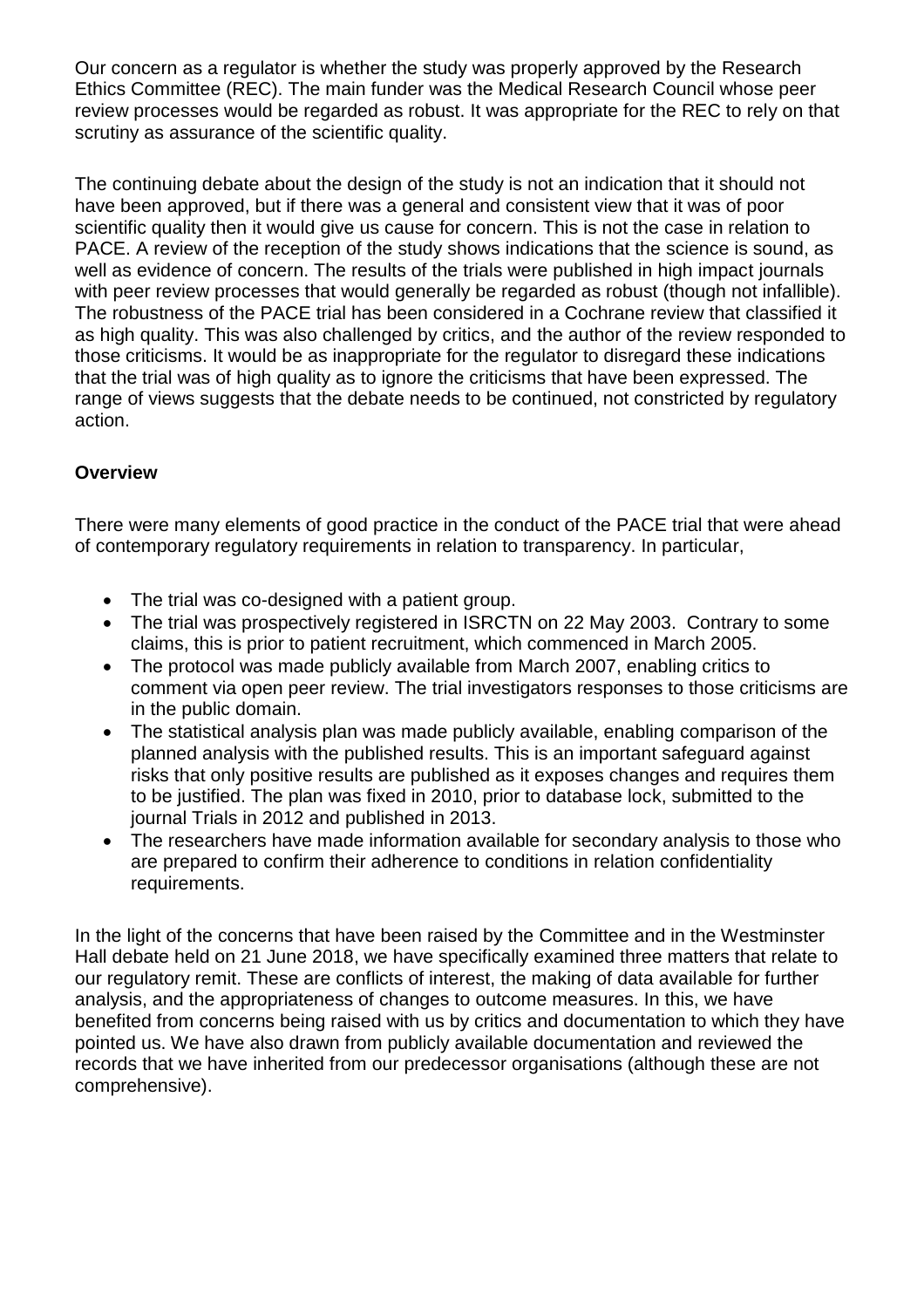### **Conflicts of Interest**

Critics of the trial raise concerns that there was a failure to comply with the standards contained in the Declaration of Helsinki over the disclosure of conflicts of interest. One issue concerns the involvement of the Department of Work and Pensions (DWP) as one of the funders. The information that all participants received included this fact and we therefore conclude that this was transparent and must be taken as acceptable to those who chose to take part. Concern has also been raised about potential conflicts of interest on the part of investigators. The trial protocol notes more extensive 'competing interests' than were included in the Patient Information Sheet (PIS). The differences concerned the advisory roles of the researchers. These were noted in the protocol but the PIS records only the sources of funding.

This process was probably consistent with the contemporary understanding of when a 'competing interest' should be regarded as a 'conflict' of interest for the purposes of research ethics approval. This was understood at the time as a matter of personal benefit. The WHO (2011) definition is:

*Conflict of interest: In the research context, scientists have a conflict of interest if they stand to achieve personal gain (money or the equivalent) by failing to discharge professional obligations, either to protect the welfare of participants or to uphold the integrity of the scientific process.*

Critics of the trial have raised concerns that the researchers were conflicted because they were advocates for the therapies that were being investigated. From the evidence we have identified, this is based primarily on presentations they have given to insurance companies and to government. However, it should be noted that the treatments that were being discussed were the therapies that NICE recommended, so all expert advisors would have been expected to explain them to such bodies. It is not clear what 'personal gain' the investigators stood to make from the trial and, in particular, it is not clear how any remuneration they received from advisory roles would have been different depending on the outcome of the trial.

Given that the REC was aware of the competing interests that are regarded by some critics as giving rise to a conflict of interest, and that they approved the trial including the PIS, it is not appropriate to criticise the researchers for non-disclosure. However, this is an area where greater clarification of expectations would be helpful. The Academy of Medical Sciences has recommended that further consideration and guidance is needed in relation to problems of conflicts of interest. The Health Research Authority is currently revisiting its guidance in this area.

## **Availability of data for secondary analysis**

There has been criticism of Queen Mary University of London (QMUL) as a result of a successful tribunal challenge to their rejection of a request made under the Freedom of Information Act (FOI). However, the full picture shows that the general approach was to release data responsibility. Any suggestion that the researchers have routinely denied access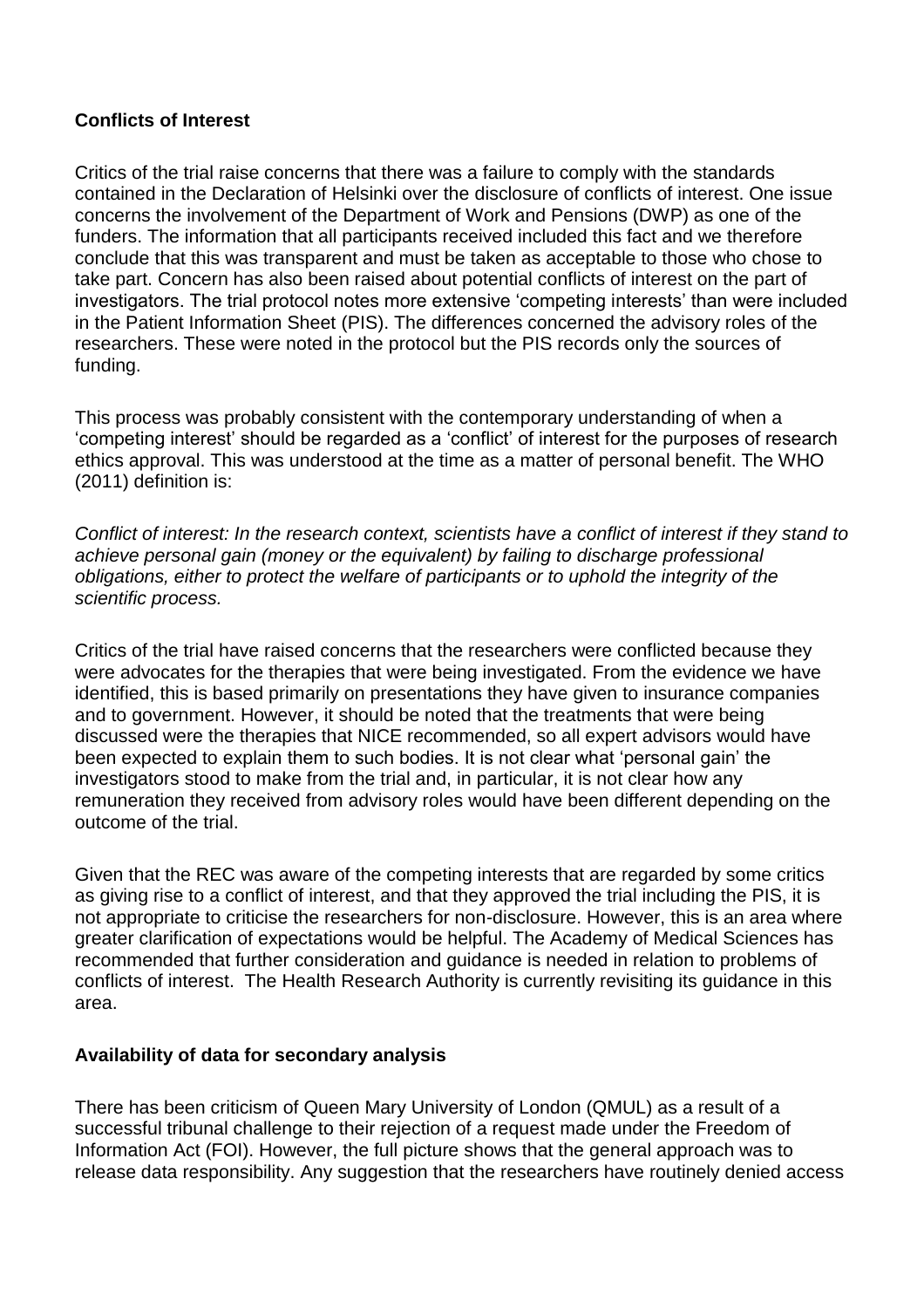to prevent proper analysis of the data is not consistent with our enquiries, and to focus solely on the tribunal decision that went against QMUL gives a misleading picture.

Analysis of FOI requests to QMUL in relation to the PACE trial indicate that data was released in response to 9/21 of FOI requests where it was held. A search of the Information Commissioner's Office (ICO) decisions has identified 14 relating to the PACE trial. In 10 of those the ICO accepted the QMUL position. QMUL appealed in two of the four cases in which the ICO determined that data should be released. The tribunal overrode the ICO decision in the first case but upheld it in the second, in which it concluded that anonymized patient level data could be disclosed without breaching confidentiality. This pattern shows that judgments are required on how to draw the line between protection of participants' privacy rights and the transparency of research data. In all but three of the 21 cases, the judgment made by QMUL was vindicated. This suggests that the QMUL and the triallists' approached the issue of transparency of data for analysis responsibly.

However, looking forward, there is a need for further clarification of transparency requirements, particularly as a result of the second tribunal decision, in which a number of arguments raised by QMUL were rejected. The HRA will take this forward as part of its work on transparency. It is entirely proper that trials are debated in the scientific community. One of the objectives of transparency regulation is to ensure that this is possible.

#### **Alterations in the outcome measures used**

The final issue concerned changes to eligibility criteria and outcome measures. We do not hold a complete record of correspondence and proceedings in relation to the study, which was considered prior to the establishment of the HRA. However, we have been able to confirm that changes to the eligibility criteria and the supplement of the categorical outcome scores by measures of improvement were approved by the relevant research committees as 'substantial amendments'. We have not seen evidence that outcome measures were changed in order to achieve a specific outcome. The decisions were made prior to analysis being carried out, as reported in the published statistical analysis plan and corroborated by the minutes of the joint meeting of the Trial Steering Committee and Data Monitoring and Ethics Committee on 10 September 2010. As both the protocol and the statistical analysis plan were placed in the public domain, any differences between initial plans and published results can be identified and their significance debated. The changes were also openly reported in the main Lancet paper of 2011. This seems to us to be an example of the benefits of transparency.

## **Summary**

Our review suggests that the PACE trial exceeded expectations in its transparency when judged against contemporary expectations. It was registered prior to recruitment commencing, something which is expected of all researchers but, as the Committee has pointed out, is not always met. The investigators made the protocol public and subject to open peer review. They also published the statistical analysis plan. We commend the investigators of PACE for recognising the importance of transparency by acting on good practice recommendations for publication on protocols and the statistical analysis plan even though they are not regulatory requirements. These are practices that we would want to encourage and this openness has enabled proper scientific debate about the results of the trial and how they should be interpreted.